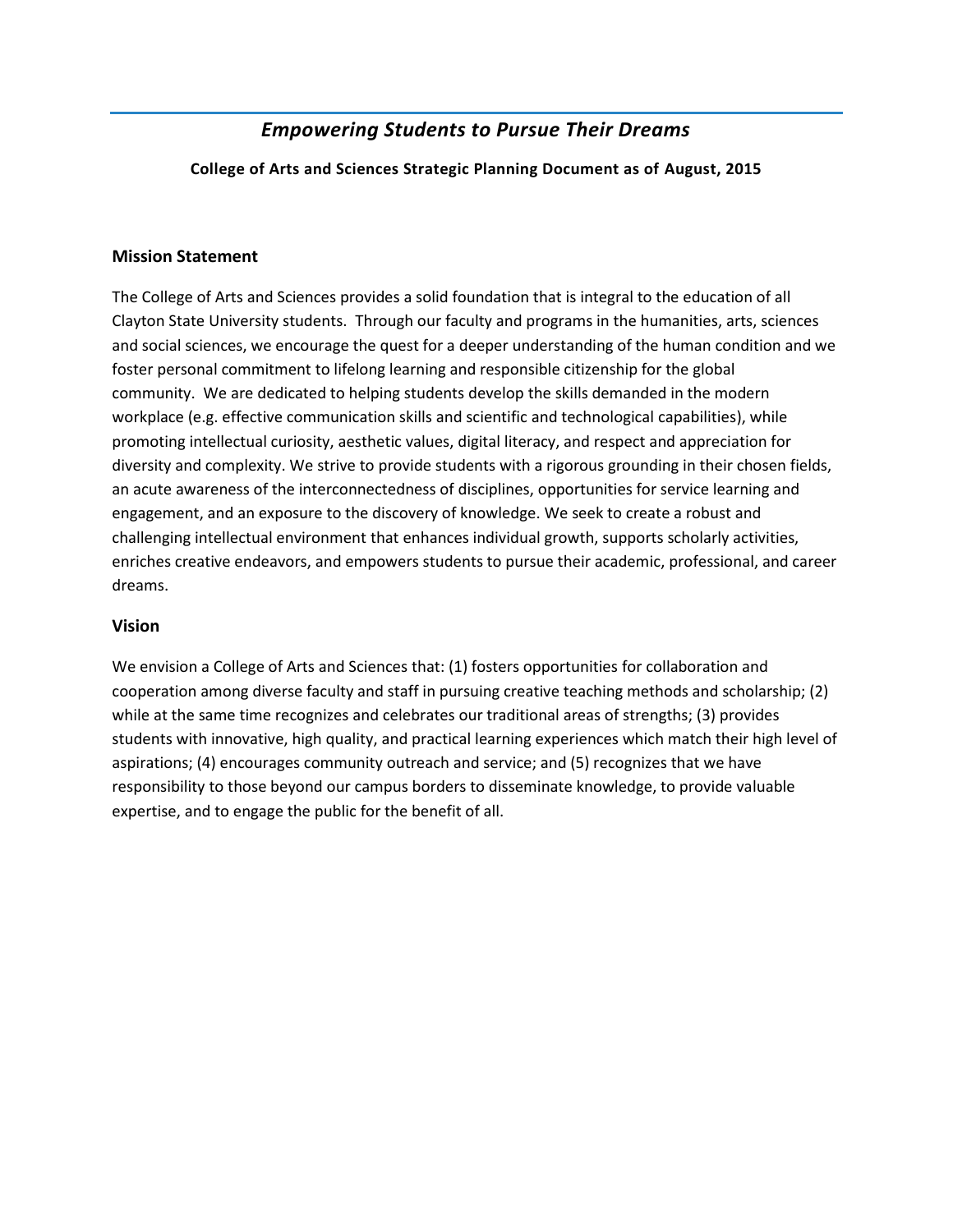#### *Objective 1 – Communication*

#### **Value Statement**

The CAS values the importance of communication and information dissemination within the College, University, and community.

#### **Goal Statement**

The CAS will more effectively communicate the benefits of an Arts & Sciences education to the external community, to our students, to the other colleges, and within the College itself.

- Develop a uniform and publicized process for communication between faculty, staff, and administration
	- $\circ$  Create a social media platform to improve and streamline communication within the College (*Yammer*; better use of faculty page in SWAN or A&S Website; D2L)
	- $\circ$  Make better use of existing publications (e.g. the English Department's annual newsletter called "The Vibrant Voice") to draw additional positive attention to CSU
	- $\circ$  Create a college magazine and/or newsletter to communicate within the college and with the alumni community (physical and/or electronic)
- Develop a uniform and publicized process for communication to the external community from the CAS
	- o Create a social media platform to improve and streamline communication external to the College (Facebook; Twitter; D2L)
		- Make better use of existing publications (e.g. the English Department's annual newsletter called "The Vibrant Voice") to draw additional positive attention to CSU
		- Work more deliberately with schools in which we already have connections through student teacher placement, including those already aligned with (Teacher Education)
		- Appoint a College social media representative to serve on the University's Social Media Committee
		- Optimizing the website for *conversionality* (i.e. capturing prospective student inquiries)
	- o Work with Career Services to better provide up-to-date information about the career benefits for those with Arts & Sciences degrees
	- $\circ$  Develop internal alumni database to better maintain communication with alumni
- Develop a uniform and publicized process for acquisition of resources essential to the College (e.g. library resources, software)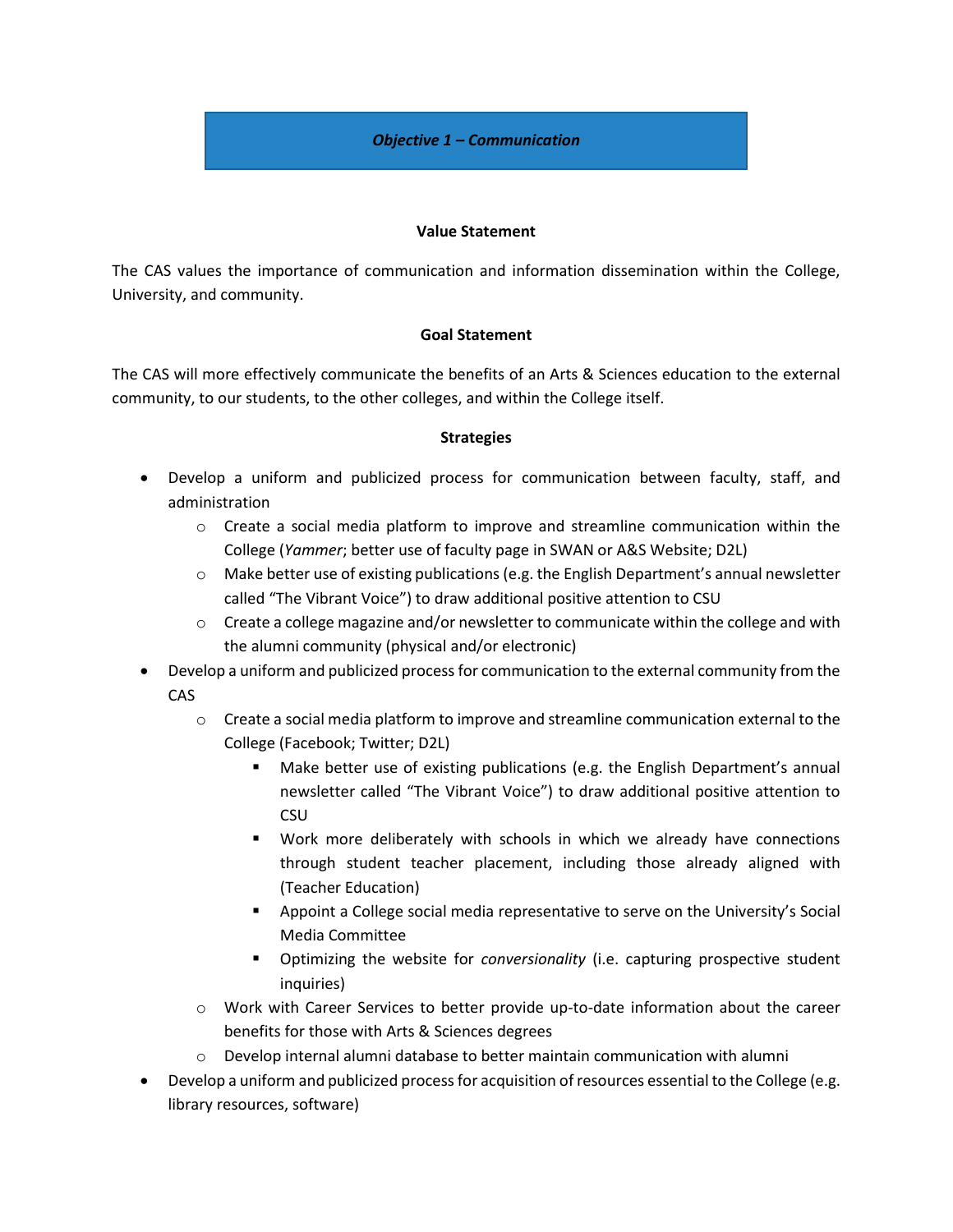- $\circ$  Designate a liaison to interface with the library, CID, & HUB on behalf of the college
- Encourage departments to work with publishers to include information in textbooks on the importance of a particular field of study



# **Value Statement**

The College of Arts and Sciences acknowledges the need for a diverse, vibrant, expanding, and successful student body.

# **Goal Statement**

The CAS will maintain enrollment numbers that are consistent with peer institutions; improve retention rates by identifying addressing weak points; improve CAS graduation rates.

- Manage our retention in CAS such that it is reaching the median retention and graduation rates as projected by the University or as compared to like institutions
	- o Assess College specific retention and graduation rates, drop-off points, and student reasons for exiting CSU prior to graduation
	- o Develop faculty mentors program
	- o Assess support needs of our current student population
	- $\circ$  Create/highlight "programs of distinction" at both the undergraduate and graduate levels
	- $\circ$  Investigate the feasibility of a summer bridge program to better transition new students into the university
- Assure that our enrollment in CAS is reaching the median growth as projected by the University or as compared to like institutions or to Colleges at other institutions
- Utilize the external website/social media site (created in Objective I) to attract and retain students by promoting alumni success, programs of distinction, and departmental activities in the CAS
- Create stronger linkages with two-year and technical colleges
- Work with Institutional Research and Admissions to acquire county-level data on recruitment so that we can gauge our efforts and alter them as necessary
- Investigate an "adopt a school" program, identifying an underperforming school and a process for "turning it around." Use this experience to tie more students to Clayton State, create a pipeline, and serve the community
- Focus on increasing scholarships and grants available to support students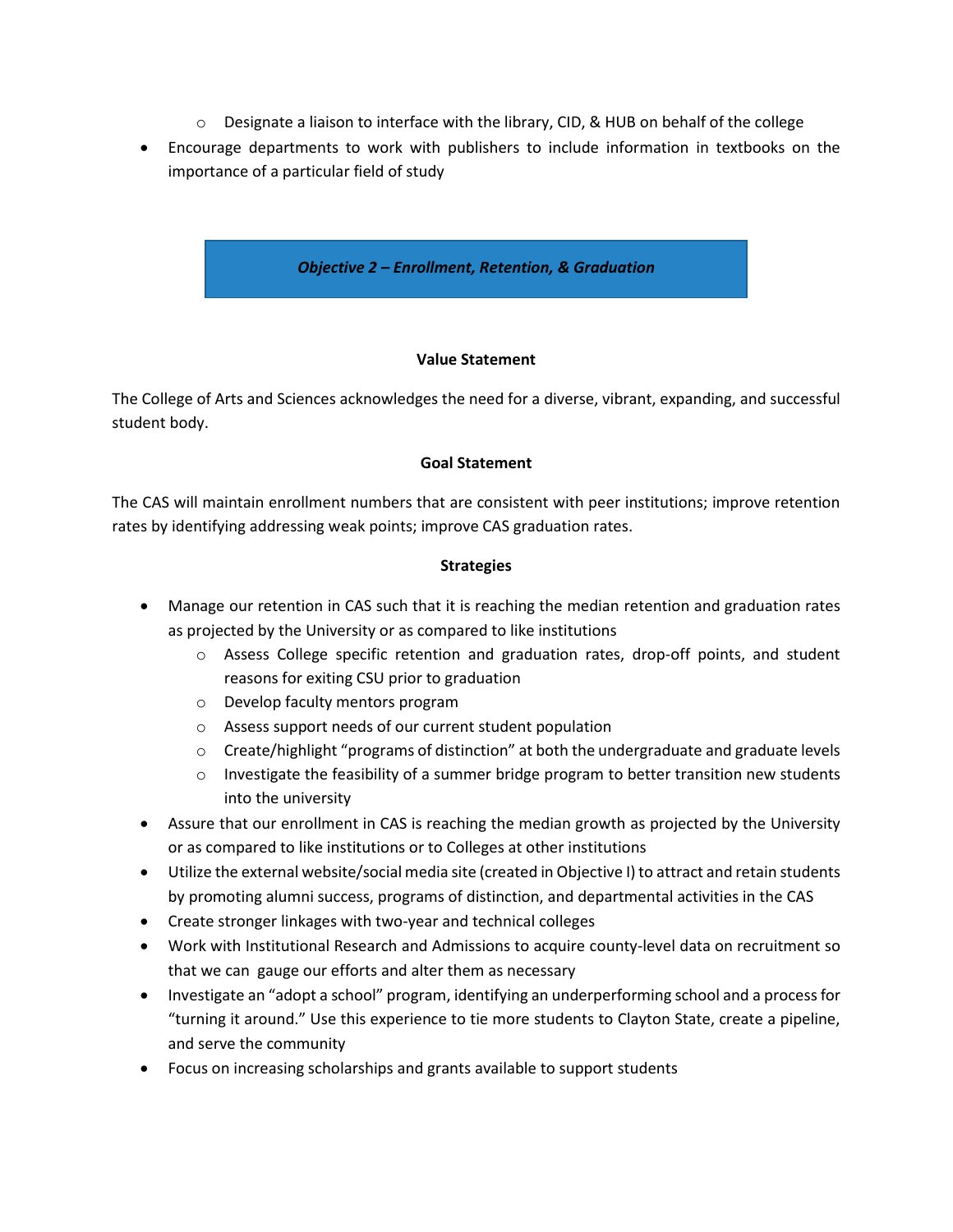## *Objective 3 – Infrastructure*

#### **Value Statement**

The CAS understands the importance of providing resources and infrastructure that support faculty, students, and staff to perform at their highest capacity.

#### **Goal Statement**

The CAS will ensure that our infrastructure in the College is conducive to teaching, learning, and productivity.

- Analyze needs and develop and implement a plan to provide the necessary facilities to support each program of study.
	- o Engage in short term and long range planning to budget for these needs.
- Ensure that funding for infrastructure is commensurate with the relative size and breadth of the College.
- Develop physical spaces conducive to success in the Arts & Sciences building:
	- o Renovation of Arts & Sciences Theater
	- o Identification of suitable space and equipment for a dance studio
	- o Devote a faculty/staff lounge in the Arts & Sciences building
	- o Reassess learning space design and functionality in Arts & Sciences classrooms
- Improve technological infrastructure
	- o Work with IT to create more robust and secure Wi-Fi
	- o Ensure that all Arts & Sciences buildings are equipped with student SmartPrint stations
	- o Create a computer workroom/laboratory to support graduate student research and for student use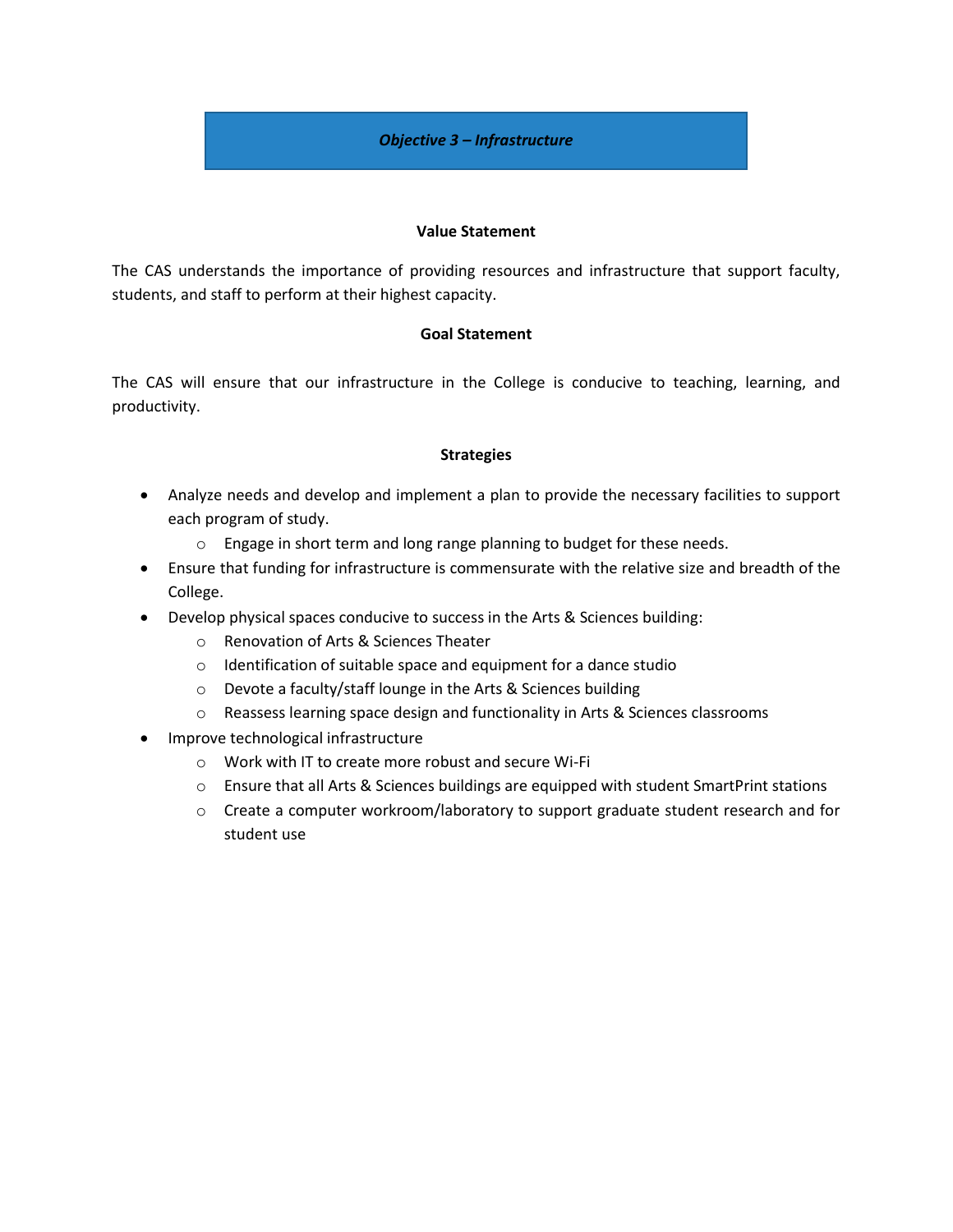#### *Objective 4 – Community Relations*

#### **Value Statement**

The CAS values active connections and partnerships within the Southern Crescent and surrounding communities.

#### **Goal Statement**

The CAS intends to further establish itself as an integral and essential asset within the Southern Crescent and surrounding communities.

#### **Strategies**

# *Off Campus Community Relations*

- Enhance our visibility within the community through concerted and well-communicated efforts
	- o Enhance image/brand/marketing
	- $\circ$  Small business outreach provide College promotional materials to local business and welcome centers that benefit from the presence of Clayton State
	- o Network with Clayton County and other local communities through the SACS PACE initiative
	- o Provide Clayton State materials to local area "welcome centers"
	- $\circ$  Encourage community outreach and service by faculty, staff, and students
	- $\circ$  Increase experiential learning opportunities through internships with the local and surrounding communities
	- o Encourage greater inclusion in the community through our fields of study
	- o Develop more partnerships with local schools

#### *On-Campus Community Relations*

- Use community-focused events to draw interest to physical beauty of campus
	- o Family Day
	- o Clayton State Day
	- o Welcoming professional organizations to campus
- Work more directly with Marketing to highlight and direct Arts and Sciences involvement in the community
- Host and facilitate artistic, cultural, and academic experiences on campus that would appeal to the broader community
- Create and implement "Arts & Sciences Day" to bring high school students to campus for an event showcasing Arts & Sciences majors and student achievements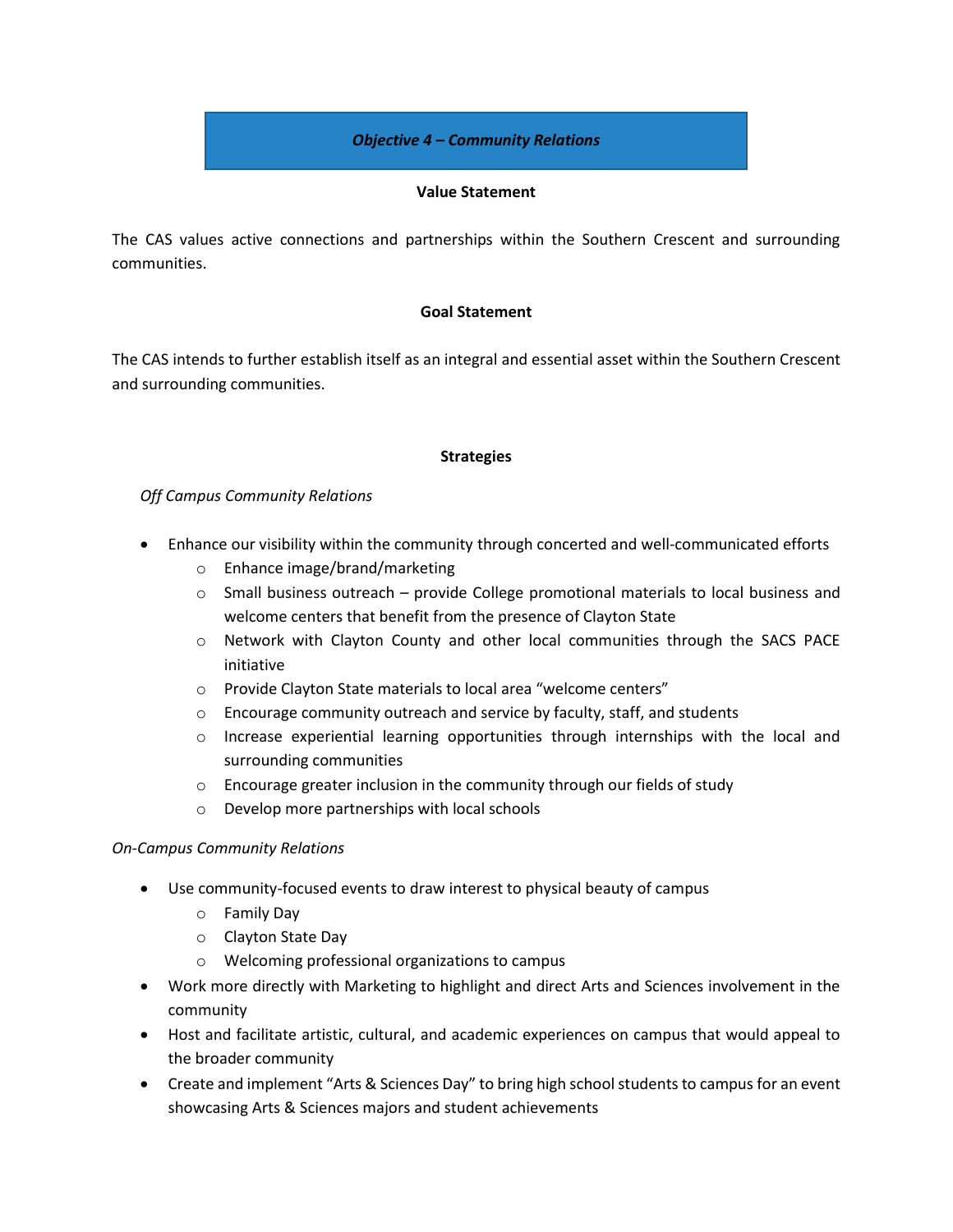#### *Other Community Relations Strategies*

- Reconsider the weighting of College promotion and tenure criteria to encourage and recognize faculty involvement with the community
- Develop promotional materials specific to Arts & Sciences

*Objective 5 – Curriculum*

# **Value Statement**

The CAS values multiple ways of knowing and encourages our students to pursue a holistic educational experience to create more productive, engaged, and successful members of society.

# **Goal Statement**

The CAS will enhance our current programs, explore pathways to expand offerings, and increase curricular flexibility.

- Create, support, and promote "centers of excellence"
- Transform the College's Department of Teacher Education to a School of Teacher Education
- Promote cross-curricular communication, curricula, and team-taught classes
- Focus on maintaining the quality of undergraduate programs while better supporting existing graduate programs and building new undergraduate and graduate programs
	- o Birth-Kindergarten Education
	- o Early Childhood Education
	- o Early Childhood
	- o Pre-Law minor
	- o Minor in Social Work
	- o Training Academy for Law Enforcement
	- o Create an Applied Health Concentration in BAS
	- o Create a Concentration of African American Studies in the MALS program
	- o Digital Rhetoric and Professional Writing (graduate degree)
	- o M.Ed in Curriculum and Instruction
	- o MS in Applied Biology (Environmental emphasis and Biomedical emphasis)
	- o MPA program
	- o Develop 4+1 graduate programs to facilitate faster completion
- Create clusters/badges in existing majors
	- o Science writing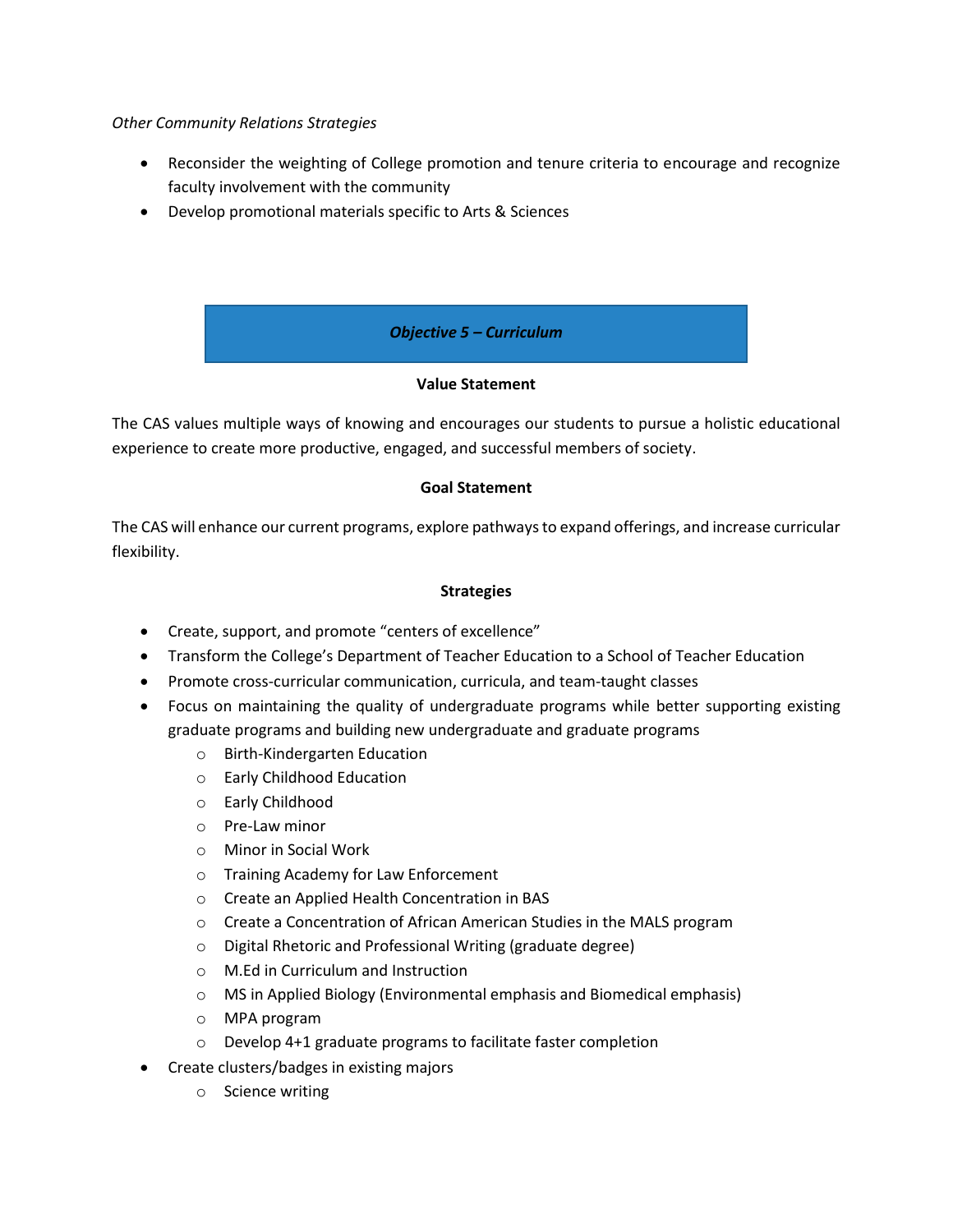- o Laboratory Technician Skills
- o Creative Writing
- o Online Writing/Literature
- Focus on developing pre-professional programs
- Make majors more flexible and inclusive (to permit double majors)
- Include academic advisors in department-level curriculum meetings